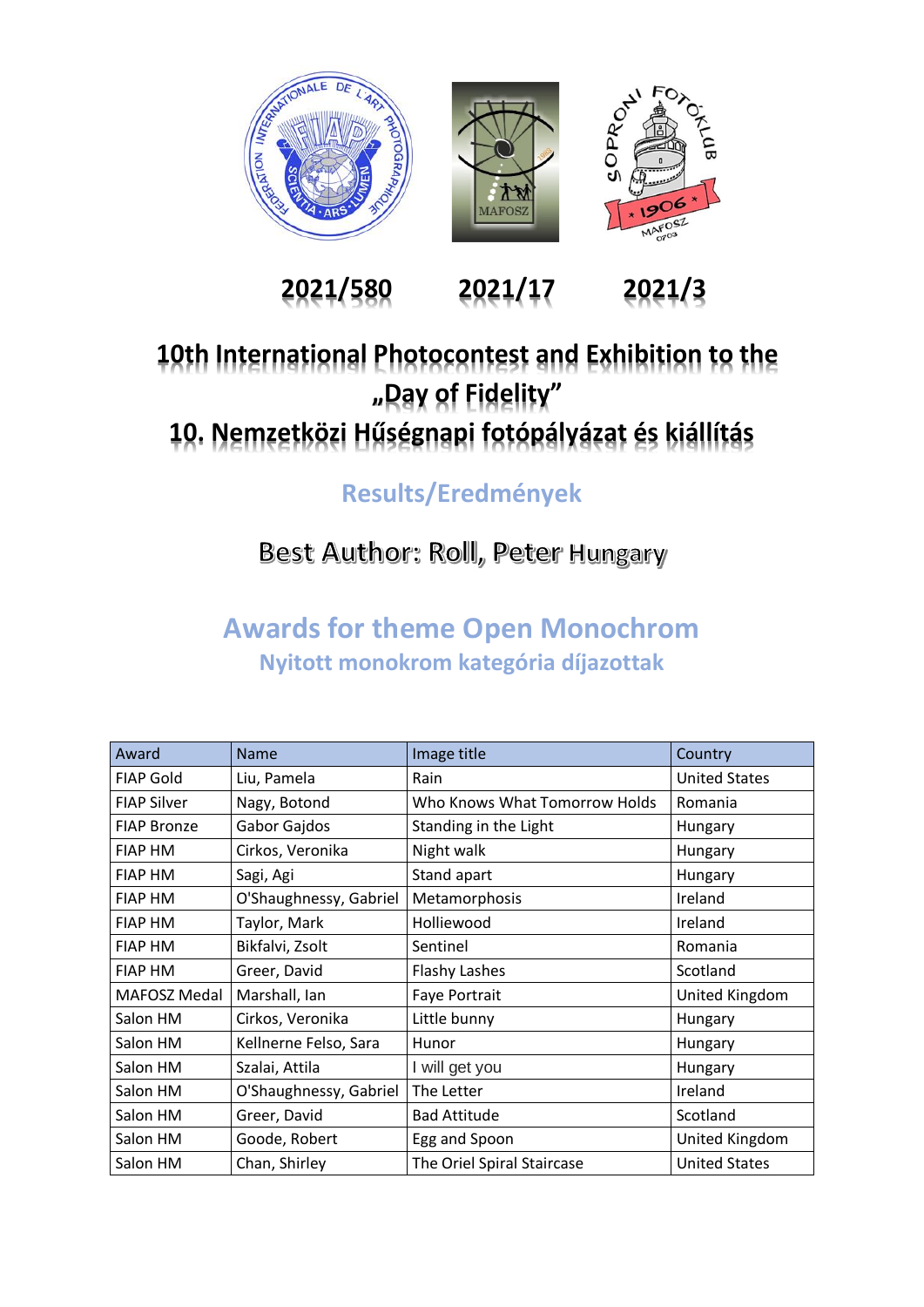## **Accepted/Elfogadott**

**Open monochrom/Nyitott monokrom**

| Country    | Name                   | Image title               |
|------------|------------------------|---------------------------|
| Australia  | Ide, James             | <b>Before the Recital</b> |
| Australia  | Ide, James             | Looking for the Light     |
| Australia  | Kuzman, Noelene        | Navid                     |
| Hungary    | Biro, Zoltan           | Flight of the King        |
| Hungary    | Cirkos, Veronika       | Little bunny              |
| Hungary    | Cirkos, Veronika       | Night walk                |
| Hungary    | Gabor Gajdos           | Devilish Rider            |
| Hungary    | Gajdos, Gabor          | Speeding                  |
| Hungary    | Gajdos, Gabor          | Standing in the Light     |
| Hungary    | Jerszi, Gabriella      | Hopelessly                |
| Hungary    | Kellnerne Felso, Sara  | Hunor                     |
| Hungary    | Kiss Dr., Timea        | <b>Burning leaves</b>     |
| Hungary    | Kiss Dr., Timea        | Courtyard lights          |
| Hungary    | Nerpel, Nikoletta      | Kinga                     |
| Hungary    | Nerpel, Nikoletta      | Luminosite                |
| Hungary    | Roll, Peter            | <b>Black swan</b>         |
| Hungary    | Roll, Peter            | Gabor                     |
| Hungary    | Roll, Peter            | Woman with cello          |
| Hungary    | Sagi, Agi              | Stand apart               |
| Hungary    | Szabo, Csaba           | Sarah                     |
| Hungary    | Szalai, Attila         | Big catch                 |
| Hungary    | Szalai, Attila         | I will get you            |
| Hungary    | Tandari, Anita         | Threat                    |
| Hungary    | Tassi, Miklos          | Silhouette                |
| Hungary    | Tassi, Miklos          | Silhouette1               |
| Hungary    | Tassi, Miklos          | Pine cone                 |
| Hungary    | Torok, Tibor           | Freedom                   |
| Hungary    | Toth, Imre             | Girl with a veil          |
| Hungary    | Toth, Imre             | Young and Old             |
| Ireland    | O'Shaughnessy, Gabriel | Metamorphosis             |
| Ireland    | O'Shaughnessy, Gabriel | Sword Man                 |
| Ireland    | O'Shaughnessy, Gabriel | The Letter                |
| Ireland    | Taylor, Mark           | Holliewood                |
| Ireland    | Taylor, Mark           | Muse                      |
| Ireland    | Taylor, Mark           | Popes Cross Dublin        |
| Italia     | Paletti, Silvestro     | Urban Street 19           |
| Netherland | Lybaert, Daniel        | Kennismaking              |
| Romania    | Bikfalvi, Zsolt        | Nice smile                |
| Romania    | Bikfalvi, Zsolt        | OF                        |
| Romania    | Bikfalvi, Zsolt        | Sentinel                  |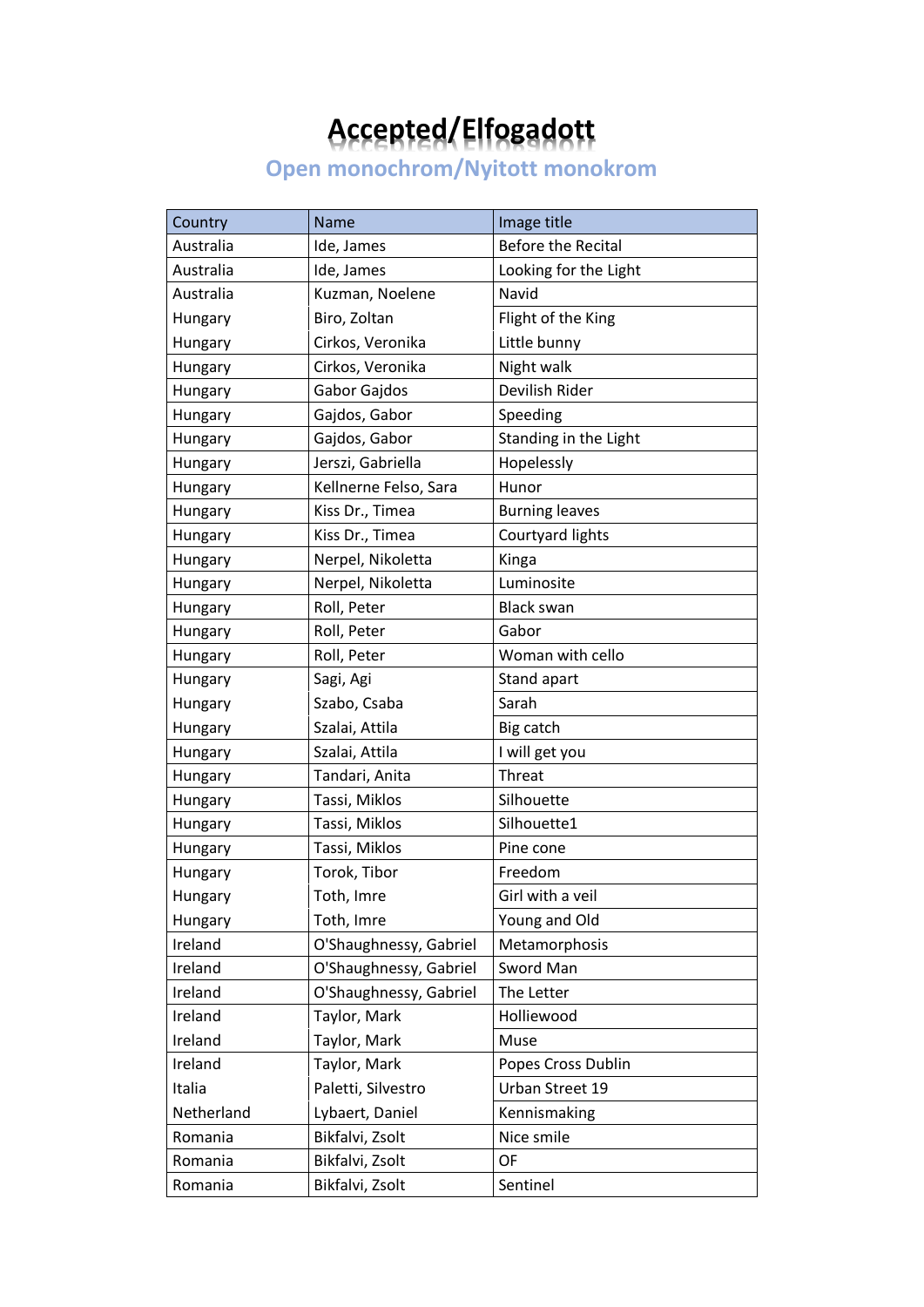| Romania               | Kertesz, Hajnalka | Happy                          |
|-----------------------|-------------------|--------------------------------|
| Romania               | Kertesz, Hajnalka | Three                          |
| Romania               | Nagy, Botond      | Rural butcher                  |
| Romania               | Nagy, Botond      | Who Knows What Tomorrow Holds  |
| Romania               | Pop, Ovi D.       | Alive                          |
| Romania               | Pop, Ovi D.       | Locked                         |
| Russia                | Isakov, Alexander | Self-Portrait with Grandfather |
| Scotland              | Greer, David      | <b>Bad Attitude</b>            |
| Scotland              | Greer, David      | <b>Flashy Lashes</b>           |
| Slovenia              | Janez, Podnar     | Jamnik in winter 03            |
| Taiwan                | Weng, Chin Tzu    | Meditate with buddha           |
| Ukrajna               | Zhylin, Oleg      | Stubborn struggle              |
| Ukrajna               | Zhylin, Oleg      | To school                      |
| Ukrajna               | Zhylin, Oleg      | Worker and mood                |
| United Kingdom        | Goode, Robert     | Egg and Spoon                  |
| United Kingdom        | Goode, Robert     | Cleaning out the Engine        |
| United Kingdom        | Healey, Ann       | Calle del Piovan o Gritti      |
| <b>United Kingdom</b> | Healey, Ann       | <b>Only Memories</b>           |
| <b>United Kingdom</b> | Healey, Ann       | <b>Roker Pier</b>              |
| United Kingdom        | Marshall, Ian     | Faye Portrait                  |
| United Kingdom        | Toft, Maureen     | <b>Maureen Toft Pensive1</b>   |
| <b>United States</b>  | Chan, Shirley     | Movie Star Lifestyle           |
| <b>United States</b>  | Chan, Shirley     | Raspberry                      |
| <b>United States</b>  | Chan, Shirley     | The Oriel Spiral Staircase     |
| <b>United States</b>  | Chan, Shirley     | <b>Winter Seascape</b>         |
| <b>United States</b>  | Liu, Pamela       | Coal Miners Boy                |
| <b>United States</b>  | Liu, Pamela       | Long Journey                   |
| <b>United States</b>  | Liu, Pamela       | Rain                           |
| <b>United States</b>  | Liu, Pamela       | Yao Lady                       |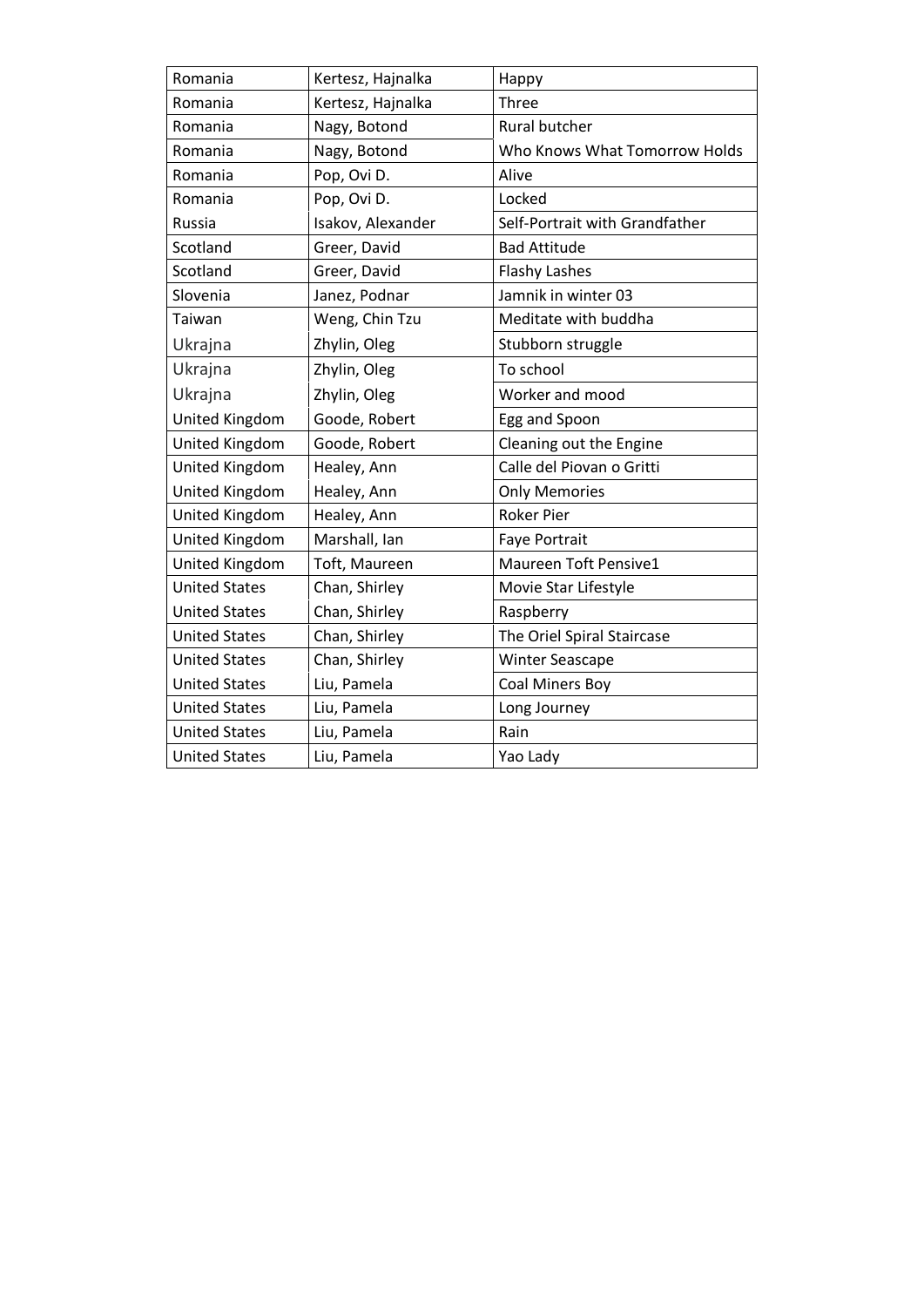#### **Awards for theme Open Color Nyitott színes kategória díjazottak**

| Award              | Name              | Image title                | Country              |
|--------------------|-------------------|----------------------------|----------------------|
| <b>FIAP Gold</b>   | Sagi, Agi         | Cat                        | Hungary              |
| <b>FIAP Silver</b> | Bajusz, Huba      | Wasp and Bee Eater         | Hungary              |
| <b>FIAP Bronze</b> | Tandjung, Dewi    | Sentani Tribe              | Indonesia            |
| <b>FIAP HM</b>     | Molnar, Laszlo    | Just a bohemian            | Hungary              |
| <b>FIAP HM</b>     | Palfi, Laszlo     | Reflection at dawn         | Hungary              |
| <b>FIAP HM</b>     | Tassi, Miklos     | <b>Fallen Angel</b>        | Hungary              |
| <b>FIAP HM</b>     | Tandjung, Dewi    | Chinese Opera              | Indonesia            |
| <b>FIAP HM</b>     | Lybaert, Daniel   | Drie Japanse makakenkoppen | Netherland           |
| <b>FIAP HM</b>     | Nagy, Botond      | Wine tasting               | Romania              |
| MAFOSZ Medal       | Pop, Ovi D.       | Remember 96 years          | Romania              |
| Salon HM           | Decaudin, Bernard | Three brothers             | France               |
| Salon HM           | Molnar, Laszlo    | Tear                       | Hungary              |
| Salon HM           | Sagi, Agi         | <b>Balance</b>             | Hungary              |
| Salon HM           | Szabo, Zsolt      | <b>Rivals</b>              | Hungary              |
| Salon HM           | Weng, Chin Tzu    | Knock you down12153        | Taiwan               |
| Salon HM           | Liu, Pamela       | Messenger from the Death   | <b>United States</b> |

# **Accepted/Elfogadott**

**Open color/Nyitott színes** 

| Country   | <b>Name</b>       | Image title                  |
|-----------|-------------------|------------------------------|
| Australia | Kuzman, Noelene   | Hubba Bubba                  |
| France    | Decaudin, Bernard | Three brothers               |
| Hungary   | Bajusz, Huba      | Wasp and Bee Eater           |
| Hungary   | Gajdos, Gabor     | <b>Colourful Personality</b> |
| Hungary   | Jambori, Tamas    | Ceramic burning              |
| Hungary   | Jerszi, Gabriella | My house is my castle        |
| Hungary   | Mazan, Erzsebet   | Madonna                      |
| Hungary   | Molnar, Laszlo    | Just a bohemian              |
| Hungary   | Molnar, Laszlo    | Tear                         |
| Hungary   | Nerpel, Nikoletta | <b>Empress</b>               |
| Hungary   | Nerpel, Nikoletta | Plastic Peony                |
| Hungary   | Nerpel, Nikoletta | The Key of Youth             |
| Hungary   | Palfi, Laszlo     | Reflection at dawn           |
| Hungary   | Roll, Peter       | Forest lights                |
| Hungary   | Roll, Peter       | Golden river                 |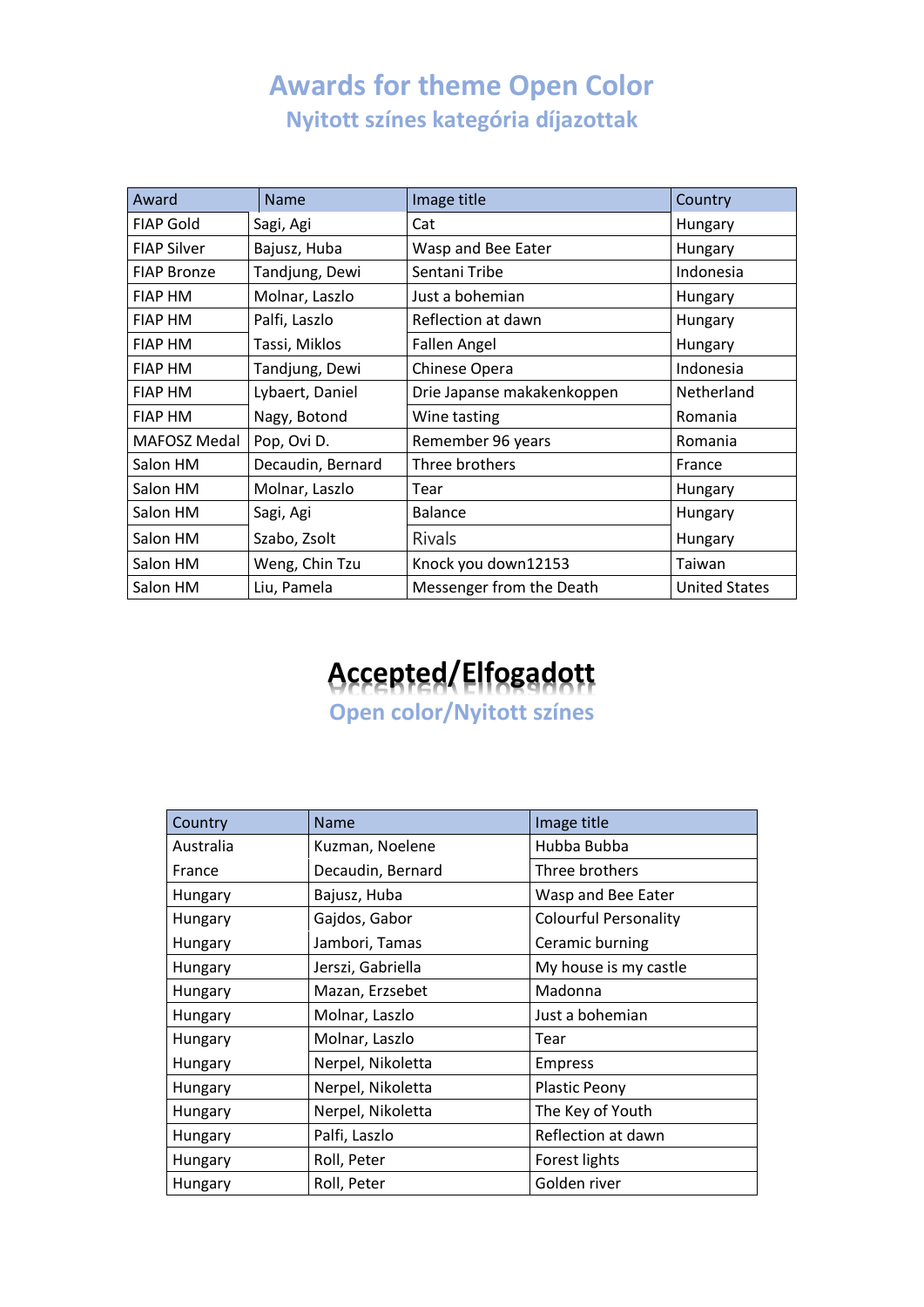| Hungary              | Rombai, Peter            | Hussars from Sopron            |
|----------------------|--------------------------|--------------------------------|
| Hungary              | Sagi, Agi                | <b>Balance</b>                 |
| Hungary              | Sagi, Agi                | Cat                            |
| Hungary              | Solymos, Akos            | Morning lights on Cinque Torri |
| Hungary              | Solymos, Akos            | Ra Gusela and Cinque Torri     |
| Hungary              | Szabo, Zsolt             | David and Goliat               |
| Hungary              | Szabo, Zsolt             | Pipette                        |
| Hungary              | Szabo, Zsolt             | Rivals                         |
| Hungary              | Szalai, Attila           | Celestial vanderer             |
| Hungary              | Szalai, Attila           | Hunter                         |
| Hungary              | Tasko, Barbara           | Black-crowned night heron      |
| Hungary              | Tassi, Miklos            | <b>Fallen Angel</b>            |
| Hungary              | Tassi, Miklos            | I got you                      |
| Hungary              | Tassi, Miklos            | Queen Blue                     |
| Hungary              | Tassi, Miklos            | Woman with hat                 |
| Hungary              | Tonomar, Monika          | Captain                        |
| Hungary              | Toth, Imre               | Judit                          |
| Hungary              | Zsirai, Karoly           | Last rays                      |
| Indonesia            | Tandjung, Dewi           | Chinese Opera                  |
| Indonesia            | Tandjung, Dewi           | Independence Day Spirit        |
| Indonesia            | Tandjung, Dewi           | Sentani Tribe                  |
| Indonesia            | Tandjung, Dewi           | <b>Under The Rain</b>          |
| Italia               | Paletti, Silvestro       | Action 3                       |
| Netherland           | Lybaert, Daniel          | Drie Japanse makakenkoppen     |
| Netherland           | Lybaert, Daniel          | Stoere mussentaal              |
| Poland               | Wiśniewska-Hałka, Kamila | <b>Breakfast</b>               |
| Poland               | Wiśniewska-Hałka, Kamila | Take A Rest                    |
| Romania              | Kertesz, Hajnalka        | Dora                           |
| Romania              | Kertesz, Hajnalka        | Men whit cat                   |
| Romania              | Nagy, Botond             | Wine tasting                   |
| Romania              | Nagy, Botond             | Its all about patience         |
| Romania              | Nagy, Botond             | Winter may come                |
| Romania              | Pop, Ovi D.              | In uterus 02                   |
| Romania              | Pop, Ovi D.              | Remember 96 years              |
| Scotland             | Greer, David             | Entwined                       |
| Scotland             | Greer, David             | Time to Relax                  |
| Taiwan               | Weng, Chin Tzu           | Knock you down 12153           |
| Ukrajna              | Zhylin, Oleg             | The older sister has a wedding |
| United Kingdom       | Healey, Ann              | More Water Please              |
| United Kingdom       | Marshall, Ian            | High Jump                      |
| United Kingdom       | Spence, Hugh             | A far away gaze                |
| <b>United States</b> | Chan, Shirley            | Misty Cabin                    |
| <b>United States</b> | Liu, Pamela              | Messenger from the Death       |
| <b>United States</b> | Liu, Pamela              | Pluck Up                       |
| <b>United States</b> | Liu, Pamela              | Ride a Wave                    |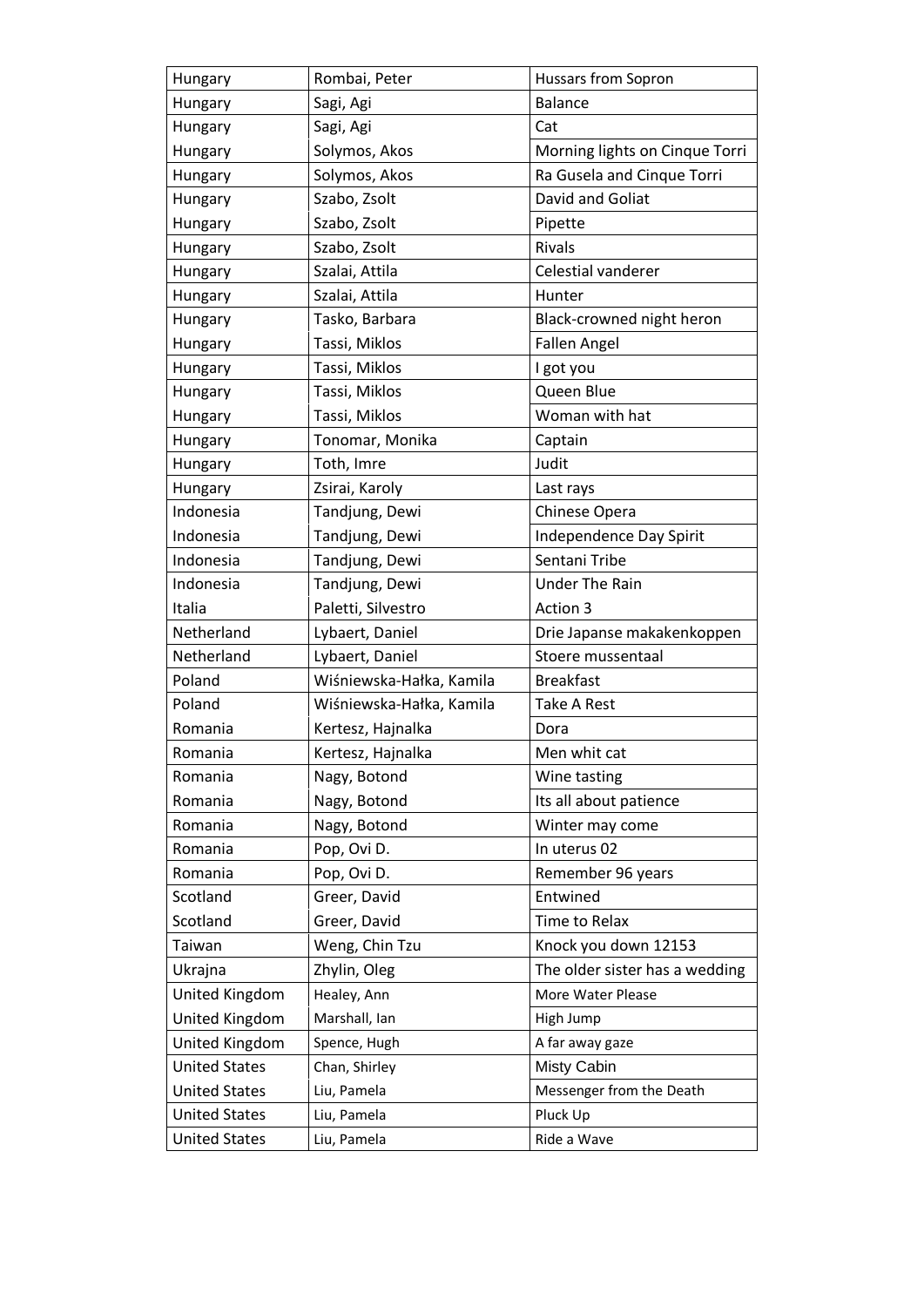#### **Awards for theme Nature Természet kategória díjazottak**

| Award              | <b>Name</b>             | Image title                   | Country        |
|--------------------|-------------------------|-------------------------------|----------------|
| <b>FIAP Gold</b>   | Kocsis, Ferenc          | Shining                       | Hungary        |
| <b>FIAP Silver</b> | Nagy, Botond            | Care                          | Romania        |
| <b>FIAP Bronze</b> | Tandjung, Dewi          | Friendship                    | Indonesia      |
| <b>FIAP HM</b>     | Bajusz, Huba            | Blue Heron contra Great Egret | Hungary        |
| <b>FIAP HM</b>     | Kosztolányi Bence       | <b>Texture</b>                | Hungary        |
| <b>FIAP HM</b>     | Maraczi, Laszlo         | Stowaway                      | Hungary        |
| <b>FIAP HM</b>     | Roll, Peter             | Wedding present               | Hungary        |
| <b>FIAP HM</b>     | V. Bognar, Imre Tivadar | Tumbler                       | Hungary        |
| <b>FIAP HM</b>     | Goode, Robert           | <b>Cormorant Catches Eel</b>  | United Kingdom |
| <b>FIAP HM</b>     | Healey, Ann             | Pallass Long-tongued Bat      | United Kingdom |
| MAFOSZ Medal       | Kocsis, Ferenc          | Levitation                    | Hungary        |
| Salon HM           | Cirkos, Sebestyén       | Night Roebuck                 | Hungary        |
| Salon HM           | Jerszi, Gabriella       | Composition with butterfly    | Hungary        |
| Salon HM           | Szabo, Zsolt            | Bird of prehistory            | Hungary        |
| Salon HM           | Tasko, Barbara          | Slumber                       | Hungary        |
| Salon HM           | Paletti, Silvestro      | Face to face 18               | Italia         |
| Salon HM           | Healey, Ann             | Kingfisher with Catch         | United Kingdom |

### **Accepted/Elfogadott**

#### **Nature/Természet**

| Country | <b>Name</b>        | Image title                   |
|---------|--------------------|-------------------------------|
| Hungary | Bajusz, Huba       | Blue Heron contra Great Egret |
| Hungary | Bajusz, Huba       | <b>Blue Heron Frisk</b>       |
| Hungary | Barakonyi, Karoly  | Denali 6 Alaska               |
| Hungary | Biro, Zoltan       | Kingfisher                    |
| Hungary | Cirkos, Sebestyen  | Night roebuck                 |
| Hungary | Jerszi, Gabriella  | Composition with butterfly    |
| Hungary | Kiss, Imre         | Dragonfly in the morning      |
| Hungary | Kiss, Imre         | I have got it                 |
| Hungary | Kiss, Imre         | Moss in backlight             |
| Hungary | Kocsis, Ferenc     | Levitation                    |
| Hungary | Kocsis, Ferenc     | Shining                       |
| Hungary | Kocsis, Ferenc     | Winter hunter                 |
| Hungary | Kosztolanyi, Bence | Texture                       |
| Hungary | Maraczi, Laszlo    | Nemo                          |
| Hungary | Maraczi, Laszlo    | Stowaway                      |
| Hungary | Molnar, Laszlo     | Autumn morning by the river   |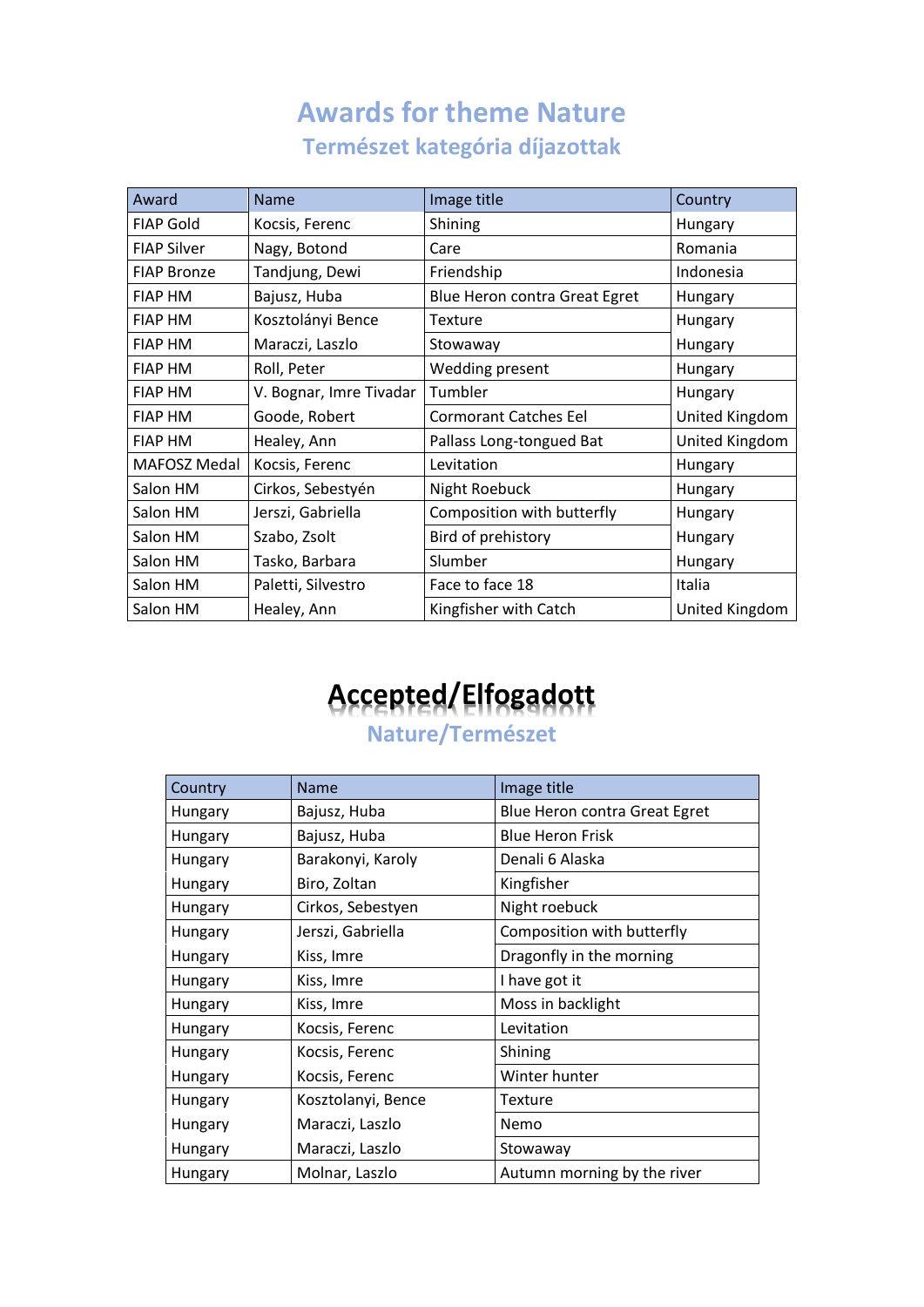| Hungary               | Palfi, Laszlo            | Tightrope walker             |
|-----------------------|--------------------------|------------------------------|
| Hungary               | Roll, Peter              | <b>Breakfast</b>             |
| Hungary               | Roll, Peter              | Wedding present              |
| Hungary               | Roll, Peter              | With loot                    |
| Hungary               | Szabo, Zsolt             | Bird of prehistory           |
| Hungary               | Szabo, Zsolt             | Engaged couple               |
| Hungary               | Szabo, Zsolt             | Engagement gift              |
| Hungary               | Tasko, Barbara           | Peekaboo                     |
| Hungary               | Tasko, Barbara           | Prey                         |
| Hungary               | Tasko, Barbara           | Slumber                      |
| Hungary               | Torok, Tibor             | Mom and daughter             |
| Hungary               | V. Bognar, Imre Tivadar  | <b>Bout</b>                  |
| Hungary               | V. Bognar, Imre Tivadar  | Tumbler                      |
| Indonesia             | Tandjung, Dewi           | Friendship                   |
| Indonesia             | Tandjung, Dewi           | Frozen                       |
| Italia                | Paletti, Silvestro       | Face to face 18              |
| Italia                | Paletti, Silvestro       | The family 8                 |
| Italia                | Paletti, Silvestro       | Unione 4                     |
| Poland                | Wiśniewska-Hałka, Kamila | <b>Short Rest</b>            |
| Poland                | Wiśniewska-Hałka, Kamila | The Butterfly                |
| Romania               | Nagy, Botond             | Care                         |
| Romania               | Nagy, Botond             | Gift                         |
| Romania               | Nagy, Botond             | Give it to me                |
| United Kingdom        | Goode, Robert            | Beady Eye                    |
| <b>United Kingdom</b> | Goode, Robert            | <b>Cormorant Catches Eel</b> |
| United Kingdom        | Goode, Robert            | Pretzel                      |
| <b>United Kingdom</b> | Healey, Ann              | Kingfisher with Catch        |
| United Kingdom        | Healey, Ann              | Muscid Fly on Acer           |
| United Kingdom        | Healey, Ann              | Owl Fly                      |
| United Kingdom        | Healey, Ann              | Pallass Long-tongued Bat     |
| United Kingdom        | Marshall, Ian            | <b>Highland Stag</b>         |
| United Kingdom        | Marshall, Ian            | Kingfisher with Prey         |
| <b>United States</b>  | Chan, Shirley            | <b>Growing Big</b>           |
| <b>United States</b>  | Chan, Shirley            | Love One Another             |
| <b>United States</b>  | Liu, Pamela              | Flower Head 2                |
| <b>United States</b>  | Liu, Pamela              | <b>Touch Down</b>            |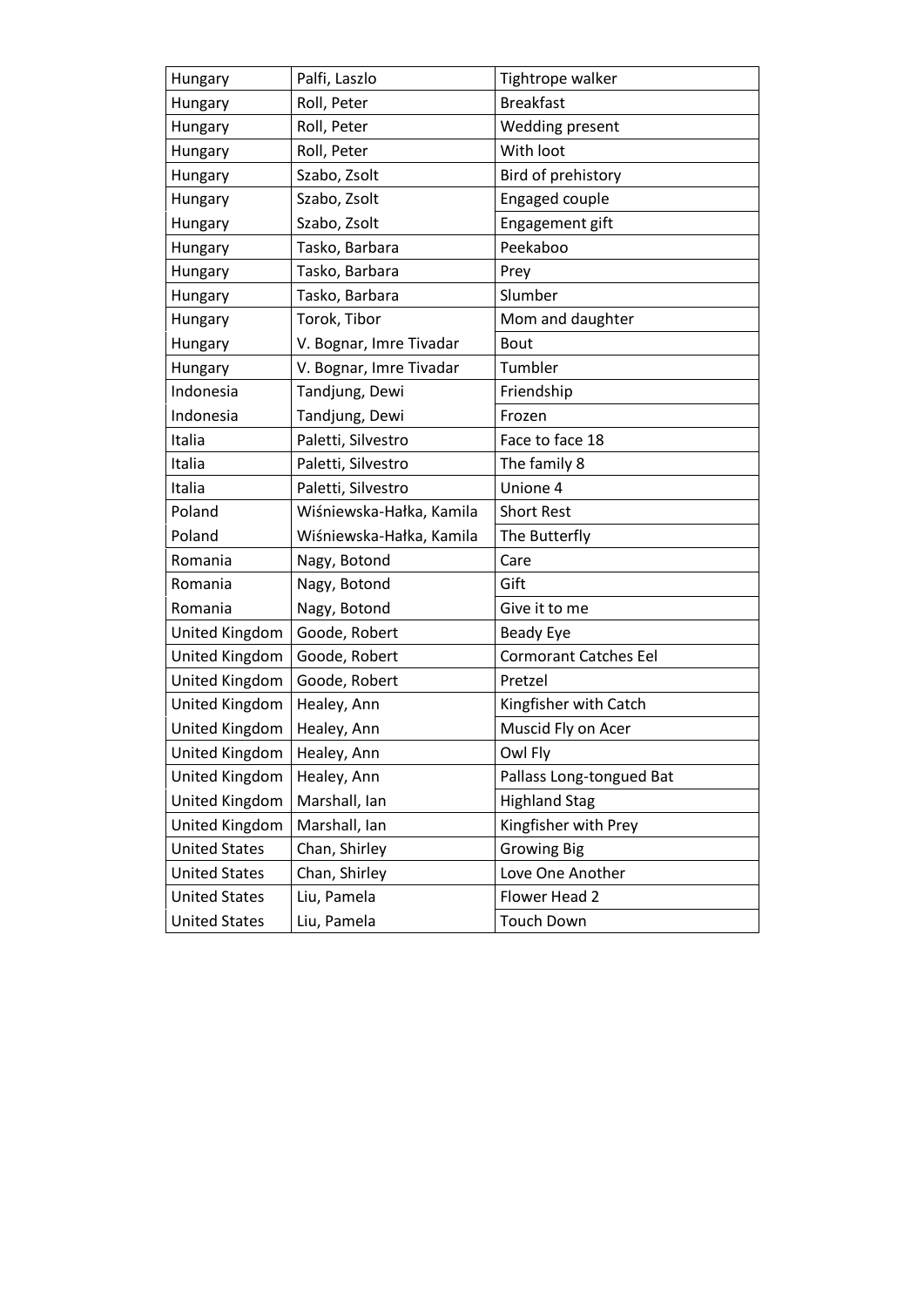### **Awards for theme Abstract**

Award Name Image title Country FIAP Gold | Kristo Dr., Annamaria | Girl in opar | Hungary | Hungary FIAP Silver | Taylor, Mark | Essence of Beckett Bridge | Ireland FIAP Bronze Banoczi, Laszlo Cube houses Cube Hungary FIAP HM  $\vert$  Kristo Dr., Annamaria  $\vert$  The mirror of the soul  $\vert$  Hungary FIAP HM Palfi, Laszlo Glasses | Glasses | Hungary FIAP HM Sagi, Agi  $|$ Unrepeatable moment | Hungary FIAP HM Goldin, Leonid Sharp razor Israel Salon HM Gajdos, Gabor | Open Stairway | Hungary Salon HM Roll, Peter **Electricity-pear** Electricity-pear **Hungary** Salon HM  $\parallel$  Mark Taylor  $\parallel$  Titanic among the icebergs  $\parallel$  Ireland Salon HM Goldin, Leonid Labyrinth Israel

**Absztrakt kategória díjazottak**

# **Accepted/Elfogadott**

#### **Abstract/Absztrakt**

| Country | Name                  | Image title             |
|---------|-----------------------|-------------------------|
| Hungary | Bajusz, Huba          | Autumn Zoom             |
| Hungary | Bajusz, Huba          | Corn Corner             |
| Hungary | Bajusz, Huba          | <b>Musical Notes</b>    |
| Hungary | Bajusz, Huba          | Suzuki Our National Car |
| Hungary | Banoczi, Laszlo       | Cube houses             |
| Hungary | Banoczi, Laszlo       | Starway to heaven       |
| Hungary | Gajdos, Gabor         | Installation            |
| Hungary | Gajdos, Gabor         | Open Stairway           |
| Hungary | Gajdos, Gabor         | Water Polo Balls        |
| Hungary | Jene, Sandor          | Striped pasta           |
| Hungary | Kiss Dr., Tímea       | Life experiences        |
| Hungary | Kristo Dr., Annamaria | Girl in opar            |
| Hungary | Kristo Dr., Annamaria | Love                    |
| Hungary | Kristo Dr., Annamaria | The mirror of the soul  |
| Hungary | Molnar, Laszlo        | Zebra girl              |
| Hungary | Palfi, Laszlo         | Glasses                 |
| Hungary | Palfi, Laszlo         | Mirrored Whale          |
| Hungary | Palfi, Laszlo         | Glasses 1               |
| Hungary | Roll, Peter           | Electricity-pear        |
| Hungary | Roll, Peter           | Shadow play             |
| Hungary | Sagi, Agi             | Unrepeatable moment     |